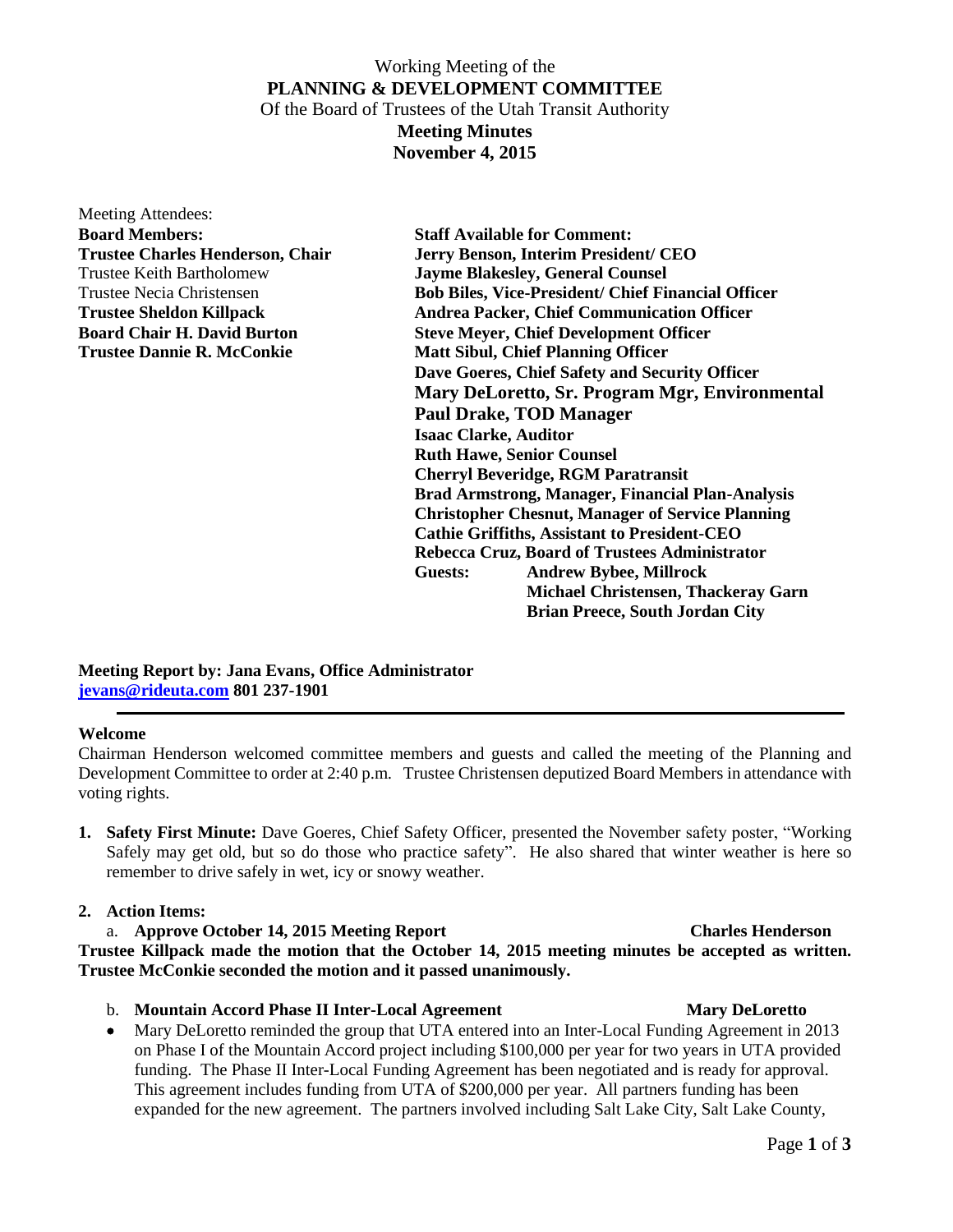# Working Meeting of the **PLANNING & DEVELOPMENT COMMITTEE** Of the Board of Trustees of the Utah Transit Authority **Meeting Minutes November 4, 2015**

Park City, Sandy City, Draper City, the Metropolitan Water District of Salt Lake and Sandy, and their contributions were also shown. WFRC is also a non-funded partner.

## **Trustee Killpack made the motion that the ILA go to the full Board for approval. Trustee McConkie seconded the motion and it passed unanimously.**

### **Trustee Killpack made the motion that the committee go into closed session. Chair Burton seconded the motion and it passed unanimously.**

## **3. Closed Session Items:**

- **a.** Strategy Session to Discuss On-going and/or Potential Litigation and any other attorney/ client privileged communication.
- **b.** Strategy Session to Discuss Purchase, Exchange or Lease of Real Property when Public Discussion would Prevent the Public Body from Completing the Transaction on the Best Possible Terms.

## **4. Action Taken Regarding Matters Discussed in Closed Session**

**Trustee McConkie made the motion that the General Manager-CEO be authorized to dispose of approximately 10.1 acres of property adjacent to the South Jordan FrontRunner Station for Phase 1 and Phase 2 of the South Jordan Station TOD, subject to completion of the following conditions prior to the full Board meeting on November 18, 2015: Development Team meeting with 3rd Party Reviewer to address concerns and come to reasonable consensus; and Language and Exhibits for Agreements are finalized and ready to execute. Trustee Killpack seconded the motion and it passed unanimously.**

### **5. Information Items:**

## a. **Local Option Update Dave Kallas**

- Matt Sibul, Chief Planning Officer, reported on the results of yesterday's ballot for Dave Kallas. Out of the 17 counties that Proposition 1 ballot was held in it tentatively passed in ten pending counting of mail in ballots. The votes have to be canvased to verify the results.
- The general numbers were shared as they stand so far.
- For the counties that the referendum passed in, UTA is going to be offering new services as soon as April 2016. With the funding expected to begin coming in next June or July. Some of the improvements will take up to two years due to the long lead time for the required buses for some of the new service plans.

## b. **System Redesign Update** Matt Sibul

- Mr. Sibul continued by sharing that for the counties that the resolution did not pass, there will still be changes based on the system analysis to redesign for better service.
- Approximately every ten years a total system wide analysis is undertaken and can lead to major service overhaul in some areas of operations.
- Once a modification plan is developed it will be taken out to the public for review before it is implemented.
- Those changes are expected to go into service in August 2016.

### c. **Review of September Goal Dashboard Matt Sibul**

• The two dashboard items to Planning and Development are both rated green.

## d. State of Good Repair Update **Paul Edwards**